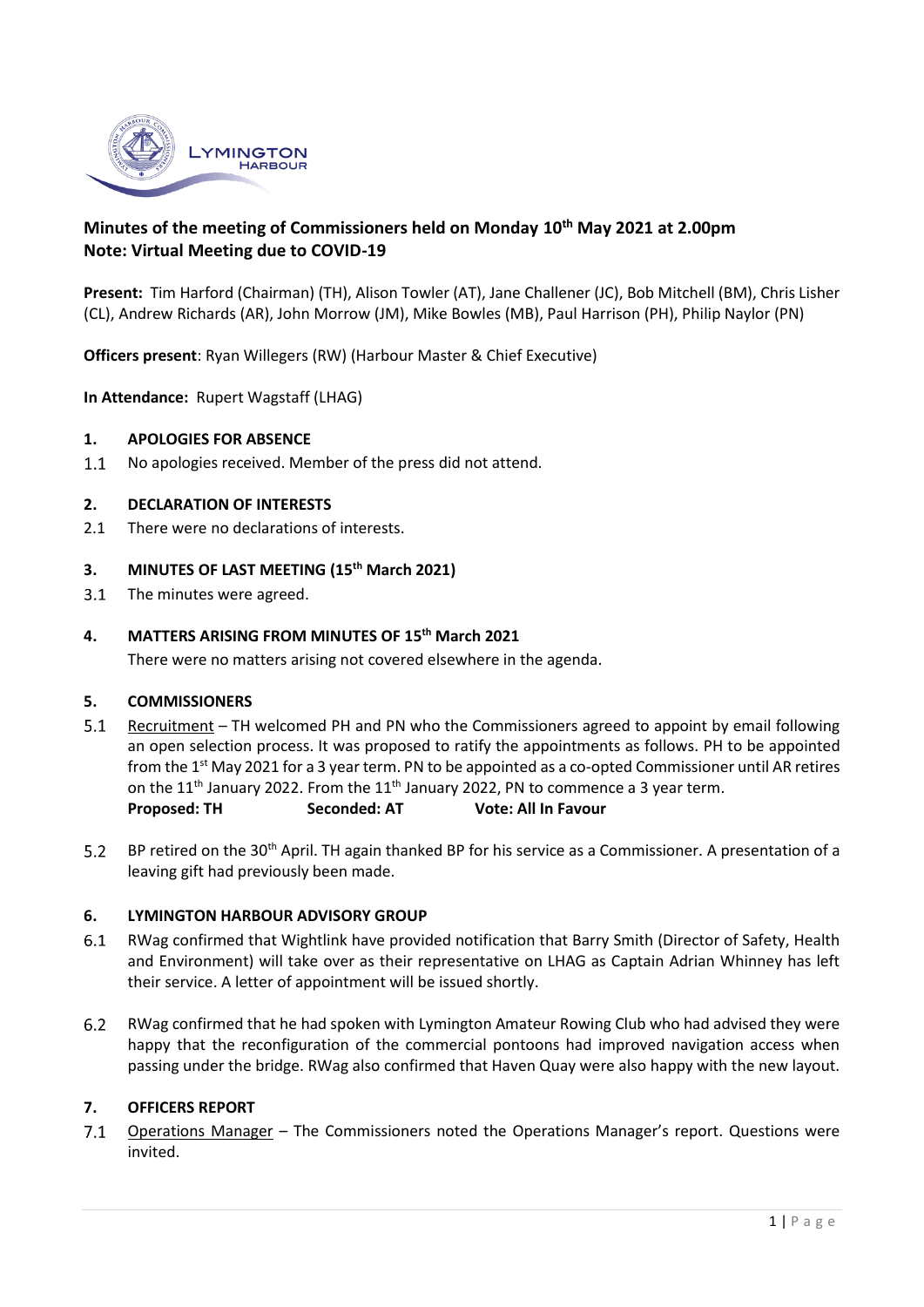RWag asked whether the 150 long term visitor applications were about normal for this time of year. RW indicated that it was higher than a normal year. The bigger change is that the number of available berths is lower than a normal year due to the 'staycation' effect and a planned reduction in underutilised mid river moorings due to the Town Quay reconfiguration project.

JM asked if the number of rally bookings (41) was normal for the time of year. RW thought it was about par for the time of year but further bookings come in as the season progresses. *Post meeting note: 48 in 2019 (full season)*

RWag noted the seasonal recruitment requirement and advised that he had a surplus of good applicants for Lymington Yacht Haven positions who he was happy to put in contact if needed. RW thanked RWag and advised he would advise the Operations Manager accordingly. **Action: RW**

7.2 Treasurers Report – The Commissioners noted the Treasurer's casual income report for YE 31<sup>st</sup> March 2021 and for April 2021. At the year ending 31<sup>st</sup> March, visitor income was down by 31% (£42.3k) compared to the previous year due to the pandemic. LHC were able to mitigate some of this loss through allocating Long Term visitor stays which were up by 23% (£21.7k). Overall casual income fell by 8.2% (£21.6k).

Overall casual income for April was 186% up on 2020 due to the complete lockdown last year and on a par with 2019. AR observed that when assessing 2021 performance, this should be against 2019.

AT asked about LHC's refund policy for visitors in the event of cancellation. RW indicated that for paid bookings a £5.00 administration fee applied, subject to notification by the required time. In order to avoid unnecessary administration, bookings made through the office more than two days in advance are usually provisional with the customer receiving an email with a link to the payment portal. The 'pay by' date is two days before arrival. In the event of adverse weather predictions (or uncertainty about lockdown restrictions), this allows for administration free cancellations up to two days in advance.

 $7.3$ Marketing & Communications Report – The Commissioners noted the Marketing & Communications Officer's report for Q1. Questions were invited.

AR referred to the Google Analytics report on use of the LHC website and noted that the number of visits to visitor related webpages was double the previous month and this was another indicator that LHC can anticipate a strong visitor season.

TH was conscious that due to the impact of Covid the Business Development Group had not convened for a while and asked that it meet to undertake a 'deep dive' to review current strategy and consider whether amendments need to be made. *Post meeting note: TH & RW discussed after the meeting and agreed to conduct in September due to RW's workload.* **Action: RW/Business Development Group**

# **8. SAFETY & PORT MARINE SAFET CODE (PMSC)**

PMSC External Audit - An external audit to verify that LHC's Safety Management System is working 8.1 effectively and is compliant with the provisions of the Port Marine Safety Code (PMSC), was undertaken in April by LHC's appointed Designated Person, Mr Montgomery Smedley (ABPmer).

Mr Smedley presented his report and findings to the Board which concluded that LHC's safety management system has complied with the provisions of the PMSC over the previous twelve months. Questions were invited.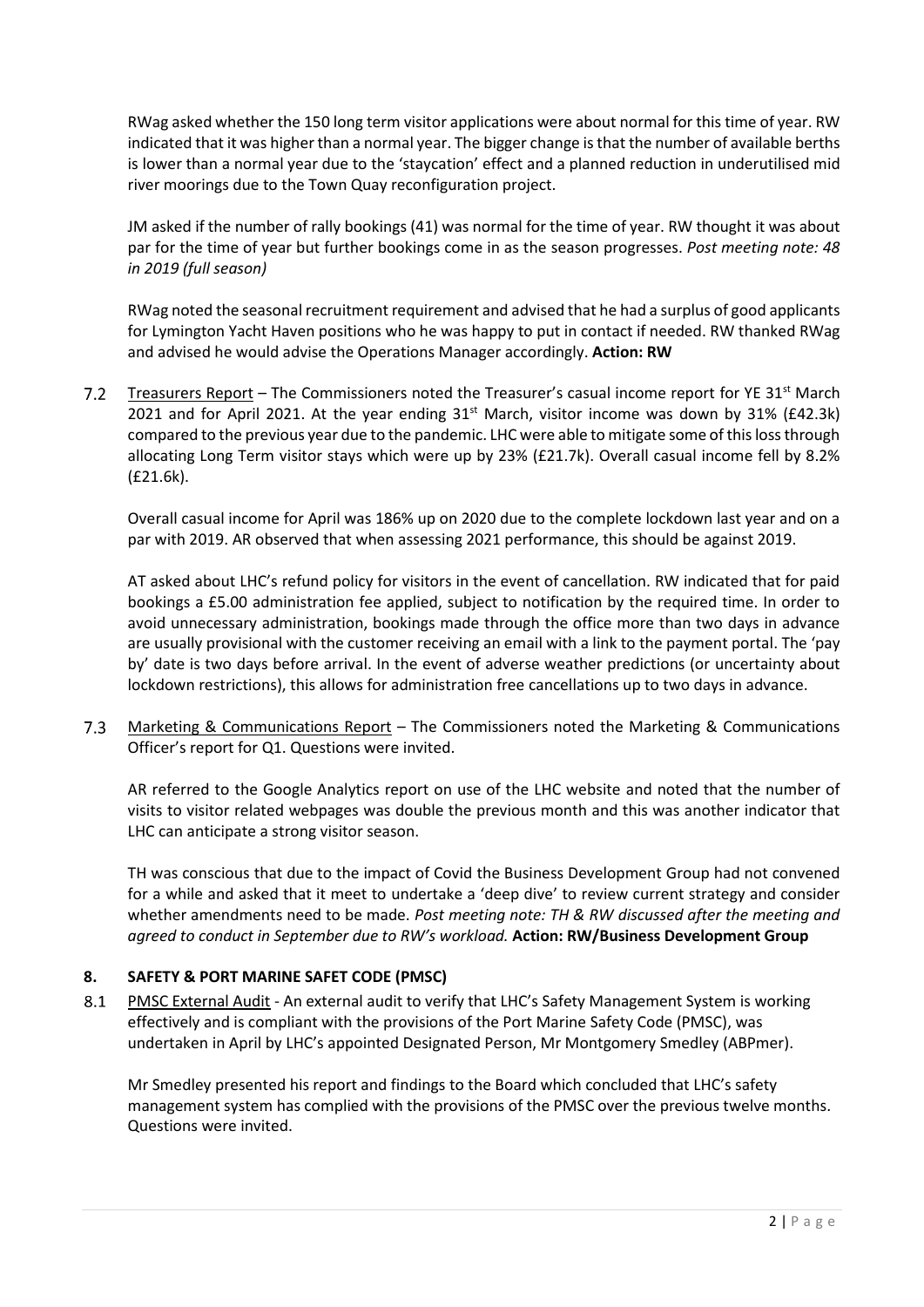RWag commented on the arrangements for LHC working with the marinas to encourage compliance with the PMSC and indicated that he felt that they were working well. RW indicated that the Code was voluntary so LHC had no powers to enforce. RW felt that LHC were fortunate to have two responsible marinas who have sought to comply with the new recommendation in the 2016 update to the Code, that organisations or facilities who are not a statutory harbour authority should seek to comply with the Code through the adoption of a marine safety management system or any similar alternative applicable to their sector. Both marinas have a safety management system based on risk assessment and have made a formal declaration to the MCA of this.

JM congratulated the officer team on clearing all 26 observations from the previous audit.

In relation to the observation in the 2021 audit about the terms and conditions which require £3m of third-party insurance cover for craft using the slipway, Mr Smedley questioned whether this was realistic/appropriate for paddleboards/canoes etc. PN suggested that the wording could perhaps be amended to refer to "self-propelled craft". This will be considered as part of the next review of Terms and Conditions. **Action: RW/Mooring Committee**

PN noted the recommendation that guidance be provided on towage expectations for non-routine contract towage and asked Mr Smedley if he could point to other harbours where best practice guidance was already in place to avoid reinventing the wheel. Mr Smedley indicated that Littlehampton had recently produced guidance which he believed had drawn information from Shoreham. Mr Smedley also understood that some harbours had a MOU with the RNLI.

8.2 Marine Safety Management Plan - RW reported that as part of the audit, Mr Smedley had reviewed the updated Marine Safety Management Plan (MSPM) and Safety Management System (SMS) and a copy of the latest draft (v15) had been circulated. RW asked if there were questions prior to inviting Commissioners to adopt.

AT note that most of the changes related to a reorganisation of the document to consolidate the MSMP element into a dedicated section but asked if there were any material changes that RW wanted to draw attention to. RW indicated that there were no changes that had a practical impact on the implementation of the plan and safety management system or on policy.

AR noted a typo on s4.2 bullet 4 where the word 'marine' needed to be deleted before 'Safety Management System'. **Action: RW**

JM asked why RW had taken out the reference in the introduction commenting on Wightlink's Harbour Authority status. RW indicated that other than providing information on their status, he felt the deleted paragraph bore no relevance to LHC's MSMP or SMS so it was taken out for brevity.

JM queried the organisation chart which he felt confused reporting lines. Following discussion, it was agreed RW would reorganise to improve clarity. **Action: RW**

JM noted that the responsibilities of the Maintenance Officer, a role shown on the organogram as having PMSC/Marine Safety duties were not subsequently set out as for other posts. RW indicated this was an oversight, probably because the Maintenance Officer marine safety duties mirrored those of Harbour Officers for the winter period (same roster), before moving to a more dedicated maintenance role during the summer season. RW agreed to amend the plan to incorporate Maintenance Officer duties. **Action: RW**